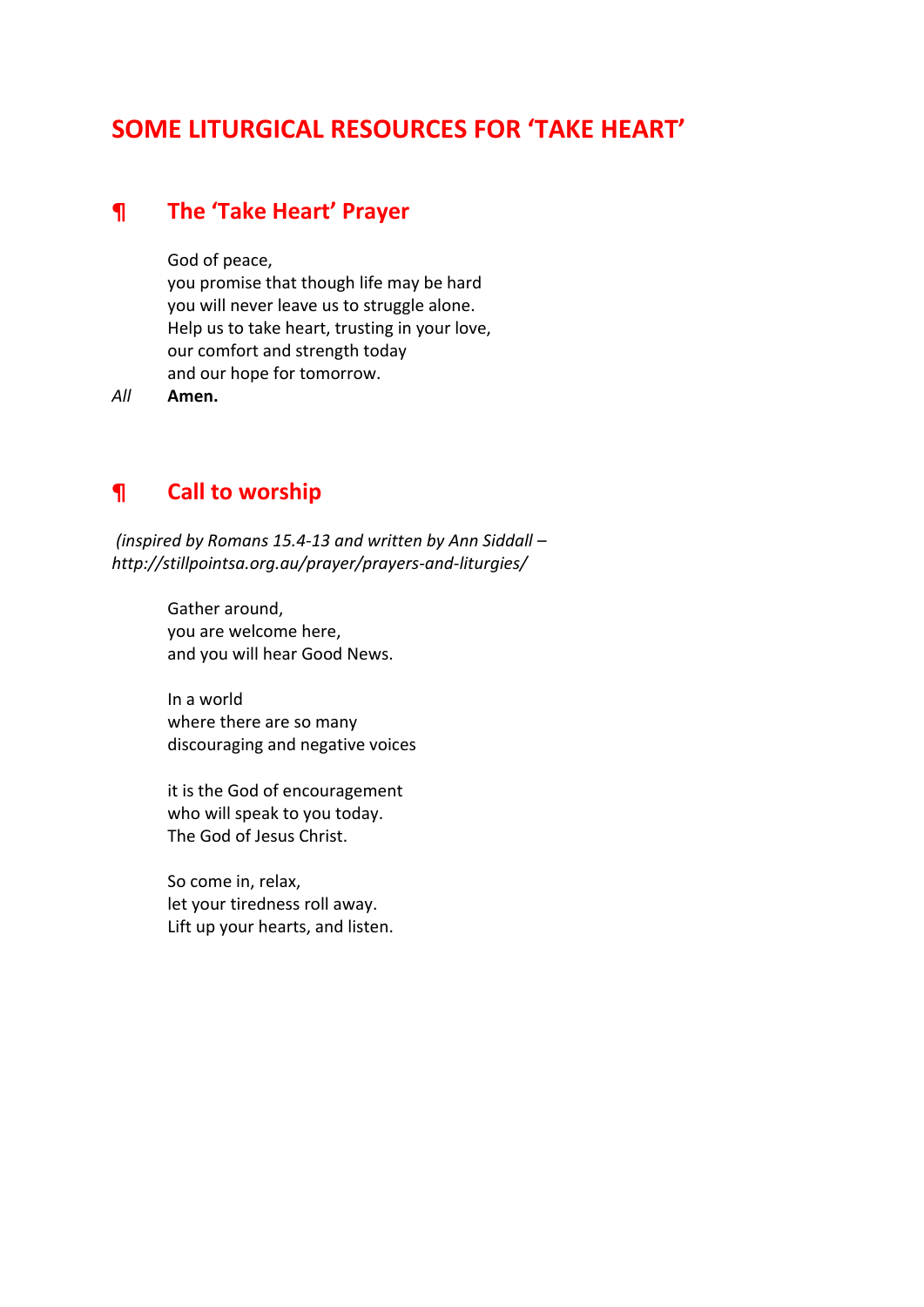## **¶ Opening Prayer**

*(inspired by Matthew 28.16-20 and written by Christine Jerrett – https://christinejerrett.wordpress.com/)*

> Out of our ordinary, everyday lives, you have gathered us here, Holy God, to this time of worship, to this time of praise.

We join with angels and archangels and all the company of the saints to bless you, to listen for your Word, to immerse ourselves in your grace, in your love.

Open our eyes, our hearts, our minds to your presence with us.

Take the chaos of the world that has found its way into our hearts speak your Word and give order and form and new creation.

Take the failures and defeats, the guilt and the shame that bind our spirits speak your Word and set us free.

Take our longings for your goodness to shape our lives, this community, the hurting world – speak your Word and infuse us with your courage and your hope and your love.

Then, awaken us to your Holy Spirit who is making all things new, even us.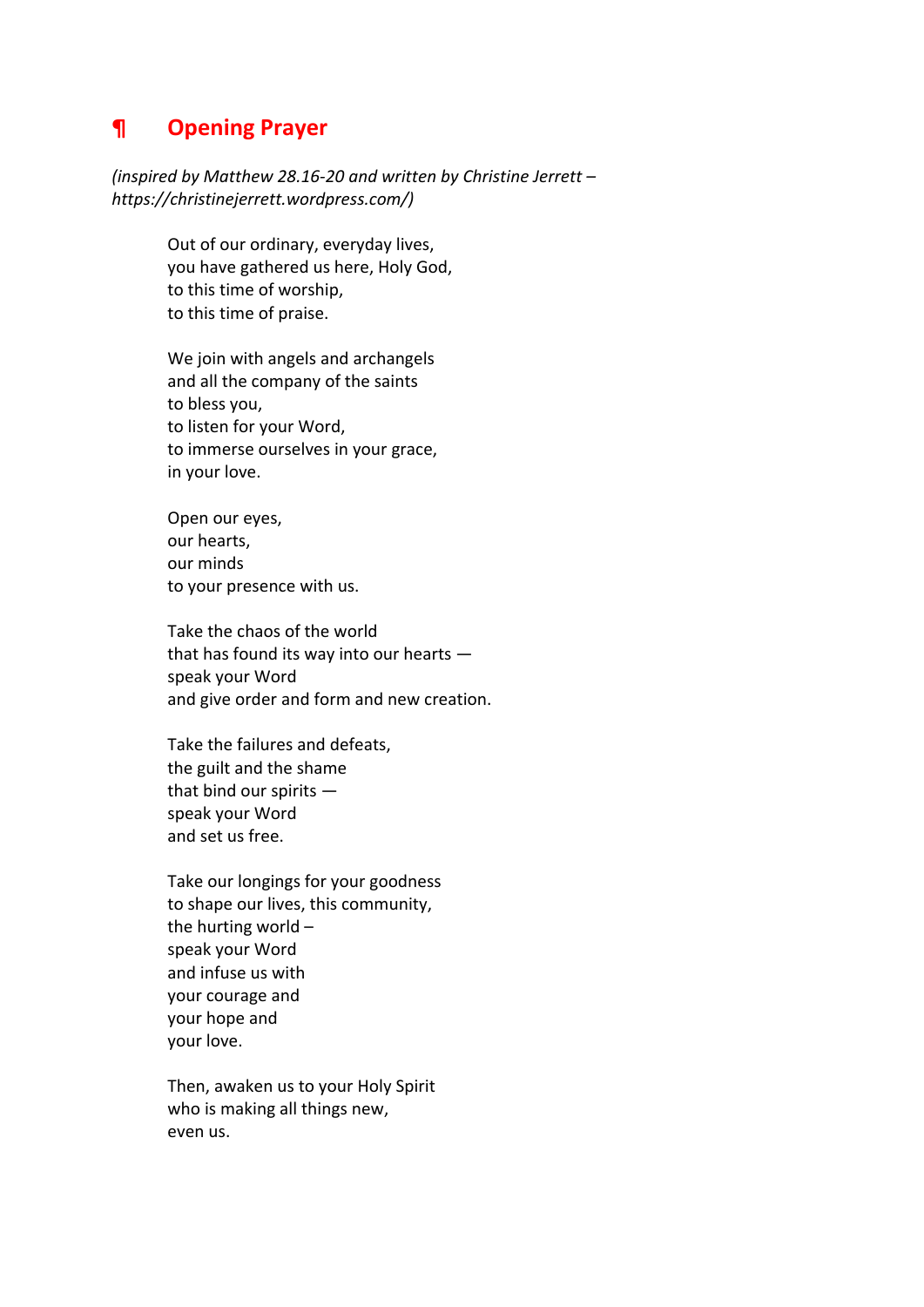We ask in Jesus' name who sends us out to speak love and mercy and grace to those who are waiting longing hoping for a sign that they are not alone, that you are a God of love, that you are a Saviour who knows their name, that the Holy Spirit is leading them home.

*All* **Amen.** 

## **¶ Preparation for Morning Prayer**

Take heart! For we are gathered in the Father's presence *All* **to proclaim the wonders of the Lord.**

Get up! For we are invited by the Risen Son *All* **to respond to his grace undeserved.**

God is calling us! For we are united by the Spirit

*All* **to follow Jesus on the way.**

O Lord, open our lips

*All* **and our mouth shall proclaim your praise.**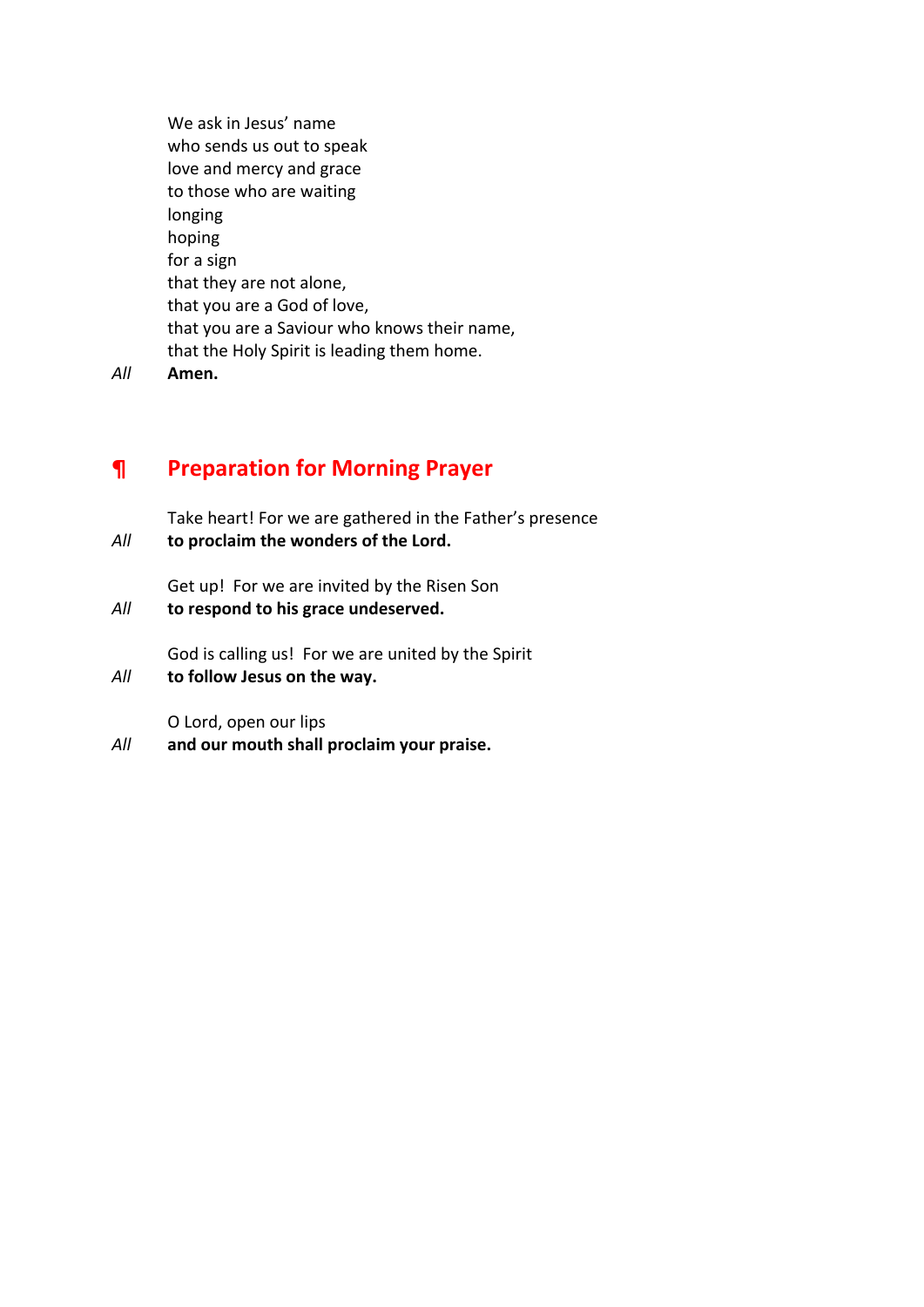# **¶ Litany of Thanksgiving**

*(adapted from material written by Greg Goebel – http://anglicanpastor.com/thanksgivingday-prayers)*

Let us give thanks to God our Father for all his gifts so freely bestowed upon us.

For the beauty and wonder of your creation, in earth and sky and sea.

#### *All* **We thank you, Lord.**

For all that is gracious in the lives of men and women, revealing the image of Christ,

#### *All* **We thank you, Lord.**

For our daily food and drink, our homes and families, and our friends,

## *All* **We thank you, Lord.**

For minds to think, and hearts to love, and hands to serve,

#### *All* **We thank you, Lord.**

For health and strength to work, and leisure to rest and play,

### *All* **We thank you, Lord.**

For the brave and courageous, who are patient in suffering and faithful in adversity,

### *All* **We thank you, Lord.**

For all valiant seekers after truth, liberty, and justice,

#### *All* **We thank you, Lord.**

For the communion of saints, in all times and places,

#### *All* **We thank you, Lord.**

Above all, we give you thanks for the great mercies and promises given to us in Christ Jesus our Lord;

To him be praise and glory, with you, O Father, and the Holy Spirit, now and for ever.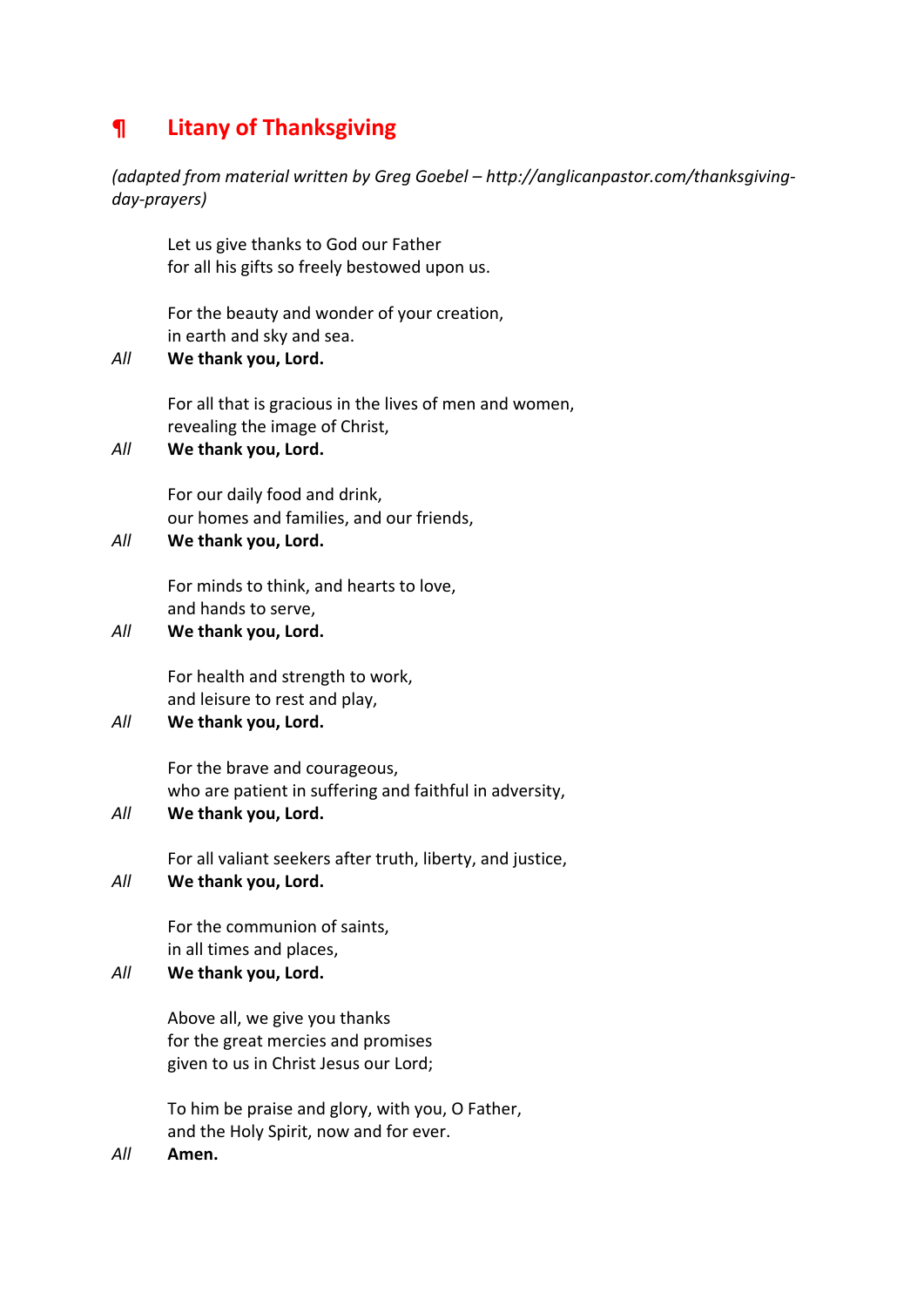# **¶ A Prayer of Confession**

*(inspired by Mark 10.46-52 and written by Stephen Fearing – https://stephenmfearing.wordpress.com)*

> Merciful God, our thoughts and deeds too often do not reflect the grace you show us. Our speech and actions too often do not proclaim your salvation.

Forgive us, Lord, for the sins that we bear both as individuals and as your Church. Jesus, Son of David, have mercy on us.

Our teacher, let us see again! Give us the courage to take heart in your grace. Give us the strength to get up. Give us the wisdom to hear your calling. Jesus, Son of David, have mercy on us.

*All* **Amen.**

## **¶ Words of Assurance**

*(based on Psalm 27.13-14)*

I am still confident of this: We will see the goodness of the Lord in the land of the living. Wait for the Lord; be strong and take heart and wait for the Lord.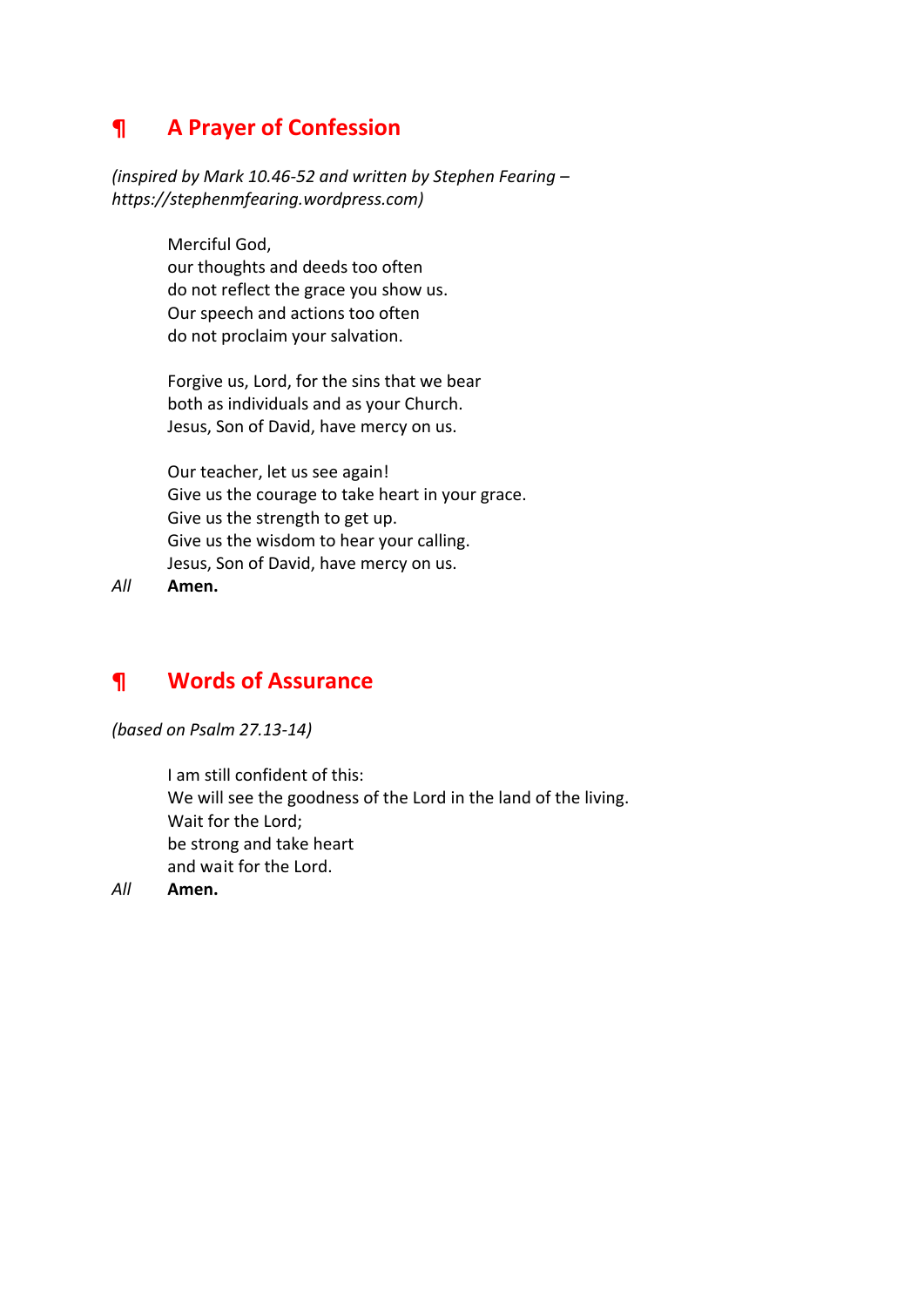## **¶ Prayer for Others during the Pandemic**

*(from the Roman Catholic Diocese of Kildare & Leighlin, Ireland. Posted at https://www.catholicbishops.ie/2020/03/16/prayer-resources-for-use-during-thecoronavirus-pandemic)*

Loving and healing God, we turn to you in prayer, confident that you are with us and with all people in every moment.

We stand before you as people of hope, trusting in your care and protection. May your faithful love support us and soothe the anxiety of our hearts.

#### Generous God,

fill us with compassion and concern for others, young and old, that we may look after one another in these challenging days. Bring healing to those who are sick with the virus and be with their families.

May those who have died rest in your eternal embrace. Comfort their family and friends.

Strengthen and protect all medical professionals caring for the sick and all who work in our medical facilities.

Give wisdom to leaders in healthcare and governance that they may make the right decisions for the well-being of people.

We pray in gratitude for all those in our country who will continue to work in the days ahead in so many fields of life for the sake of us all. Bless them and keep them safe.

O God of creation and life, we place ourselves in your protection. May the mantle of your peace enfold us this day and tomorrow.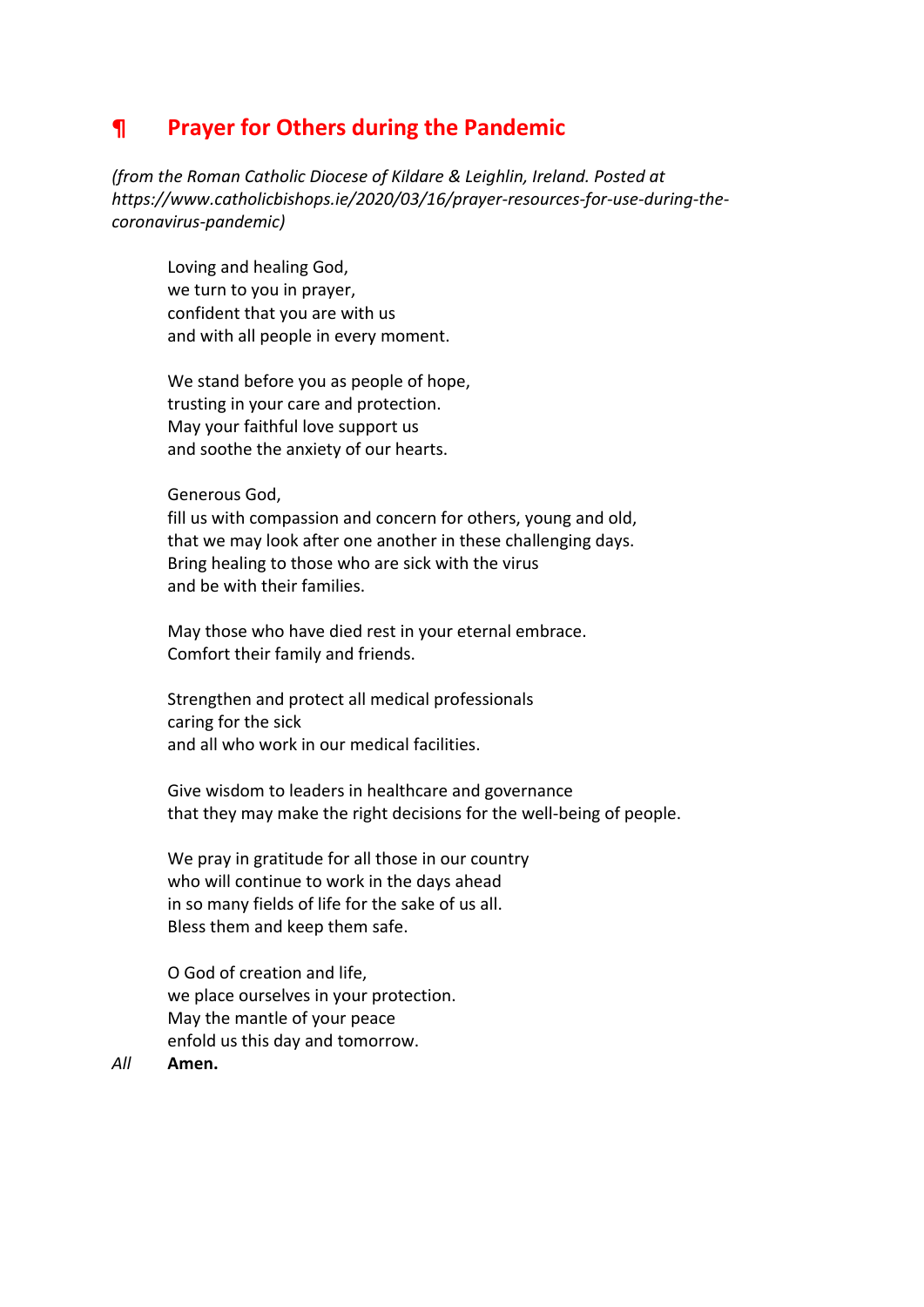## **¶ Prayer: Glory**

*(inspired by Matthew 17.1-8, Mark 9.2-9, Luke 9.28-36, 2 Peter 1.16-18 and written by Christine Jerrett – http://christinejerrett.wordpress.com/tag/prayer)*

We worship you, O God, with songs of praise. We worship you with words of prayer and with ears that listen for you to speak your saving truth into our lives. We worship you in the silent spaces where we struggle for hope and for courage. We long for a glimpse of your glory: the glory that shines in the darkness and the darkness cannot overcome it; the glory that touches lives with a beauty so holy that it heals the wounded soul; the glory that gives strength to the weary.

We, who stumble and fall so often, worship you, longing for your light to shine upon us. Dazzle us with your holy love, draw us into your purifying presence, speak to us your transforming truth. Then, grant us grace to live every moment changed by such glory – daring to live with hope and courage and love reflecting the life of Jesus, through whom your glory shines in the most unexpected ways.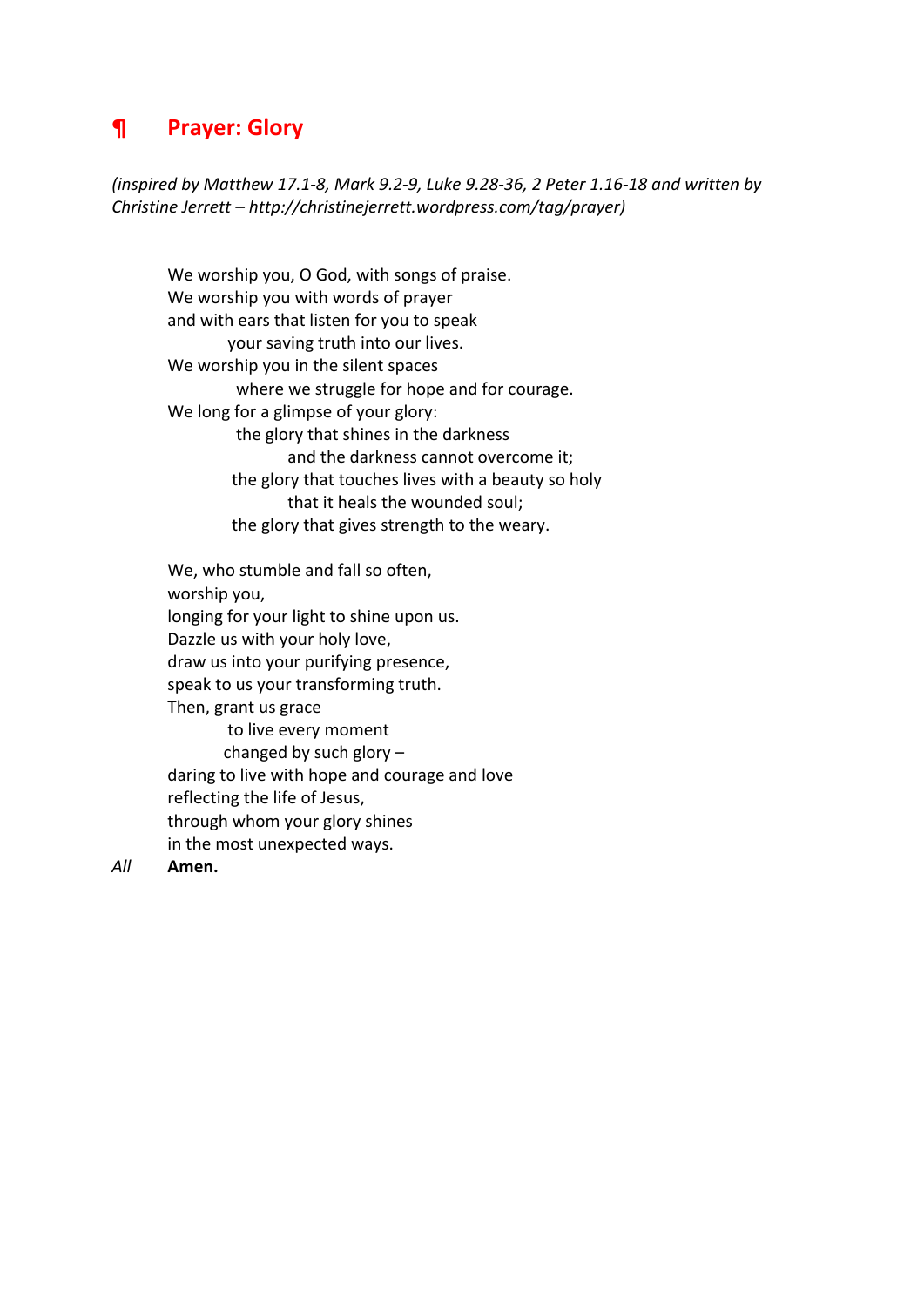## **¶ Prayer**

*(inspired by Matthew 28.16-20 and written by Christine Jerrett – https://christinejerrett.wordpress.com/)*

> Out of our ordinary, everyday lives, you have gathered us here, Holy God, to this time of worship, to this time of praise.

We join with angels and archangels and all the company of the saints to bless you, to listen for your Word, to immerse ourselves in your grace, in your love.

Open our eyes, our hearts, our minds to your presence with us.

Take the chaos of the world that has found its way into our hearts speak your Word and give order and form and new creation.

Take the failures and defeats, the guilt and the shame that bind our spirits speak your Word and set us free.

Take our longings for your goodness to shape our lives, this community, the hurting world speak your Word and infuse us with your courage and your hope and your love.

Then, awaken us to your Holy Spirit who is making all things new, even us.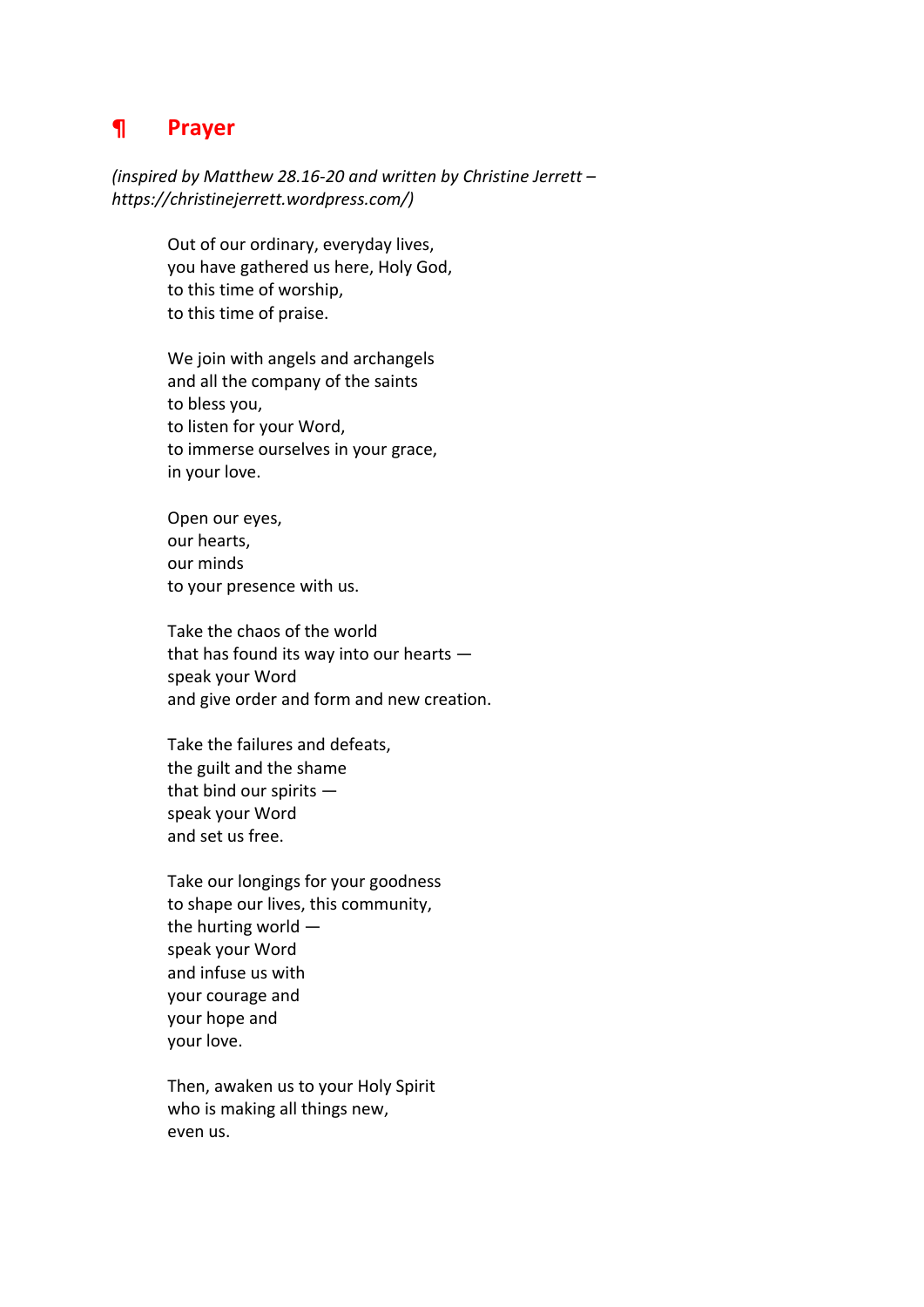We ask in Jesus' name who sends us out to speak love and mercy and grace to those who are waiting longing hoping for a sign that they are not alone, that you are a God of love, that you are a Saviour who knows their name, that the Holy Spirit is leading them home.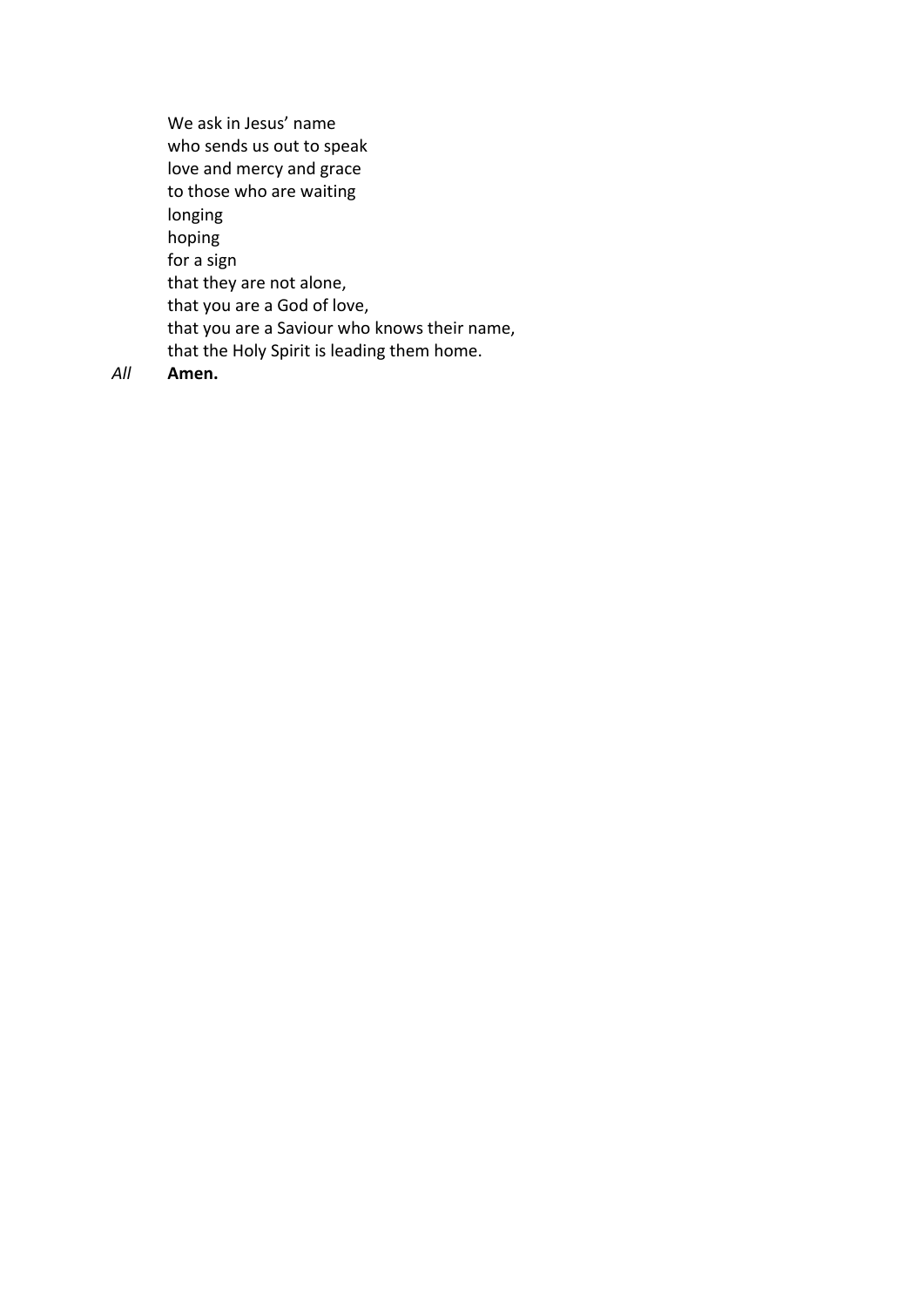## **¶ Prayer: Waiting and Longing**

*(written by Walter Brueggemann and posted on the Prayers and Creeds website – http://prayersandcreeds.wordpress.com)*

God of the seasons, God of the years, God of the ages, Alpha and Omega, before us and after us.

You promise and we wait: we wait with eager longing, we wait amid doubt and anxiety, we wait with patience thin and then doubt, and then we take life into our own hands.

We wait because you are the one and the only one. We wait for your peace and your mercy, for your justice and your good rule.

Give us your Spirit that we may wait obediently and with discernment, caringly and without passivity, trustingly and without cynicism honestly and without utopianism,

Grant that our wait may be appropriate to your coming soon and very soon, soon and not late, late but not too late.

We wait while the world groans in eager longing.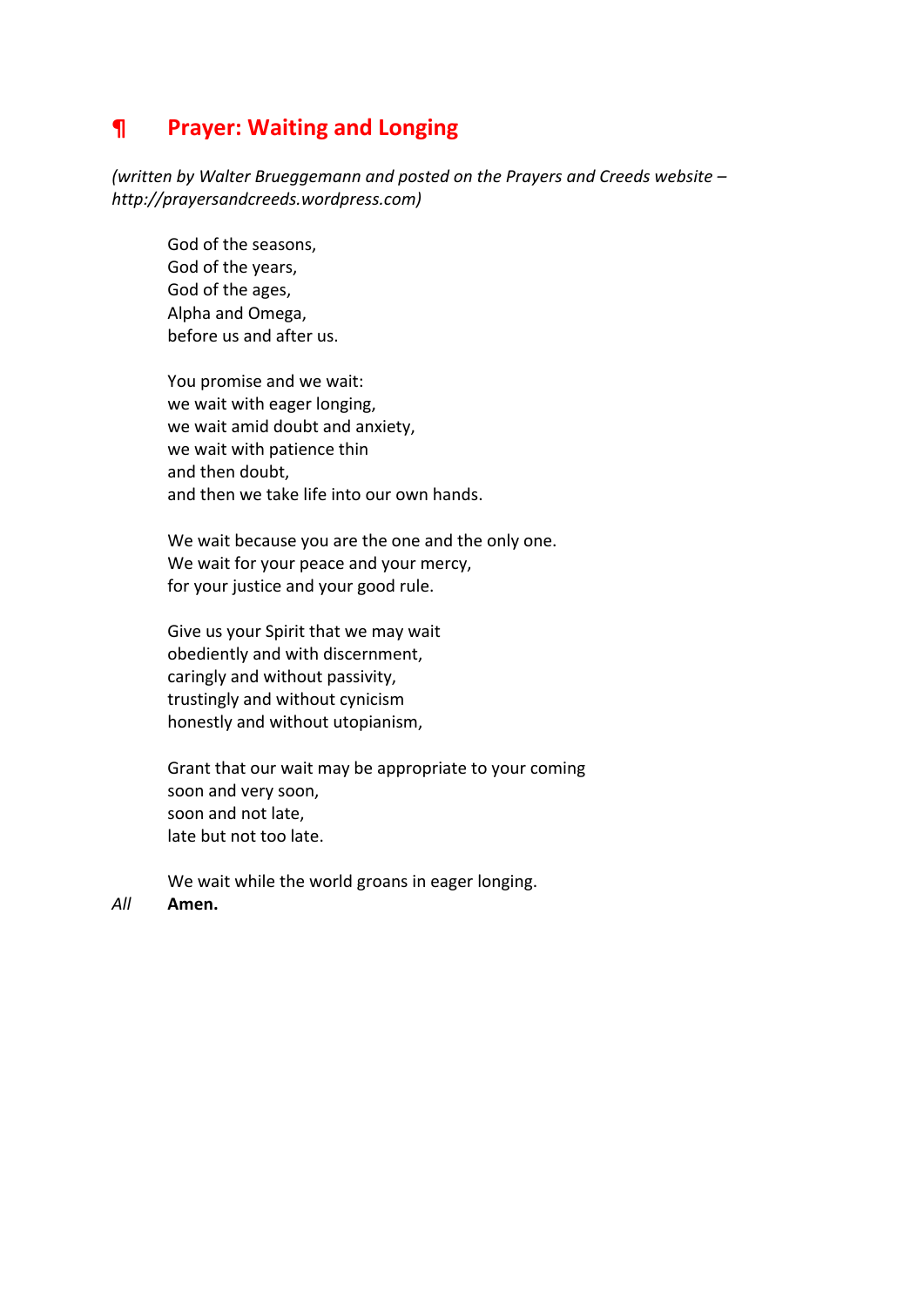## **¶ A Litany of Reassurance**

*(based on Matthew 14.22-33; Genesis 37.1-28; 1 Kings 19.9-18; Isaiah 43.1-3a)*

When the wind is strong and the waves are high, remember the words of Jesus:

### *All* **Take heart, it is I. Do not be afraid.**

When our dreams come to nothing, and we wonder what lies ahead, remember the words of Jesus:

### *All* **Take heart, it is I. Do not be afraid.**

When those we love disappoint us, or hurt us deeply, remember the words of Jesus:

### *All* **Take heart, it is I. Do not be afraid.**

When we begin to question God's call, or doubt God's love, remember the words of Jesus:

### *All* **Take heart, it is I. Do not be afraid.**

When we've lost all hope, and don't know where to turn, remember the words of Jesus:

### *All* **Take heart, it is I. Do not be afraid.**

When our faith is stretched to the breaking point, remember the words of Jesus:

*All* **Take heart, it is I. Do not be afraid, for I have redeemed you. I have called you by name; you are mine.**

> **When you go through deep waters, I will be with you.**

**When you pass through rivers of difficulty, you will not be overwhelmed.**

**When you walk through the fire, you shall not be burned, and the flame will not consume you.**

**For I am the Lord, your God, the Holy One of Israel, your Saviour.**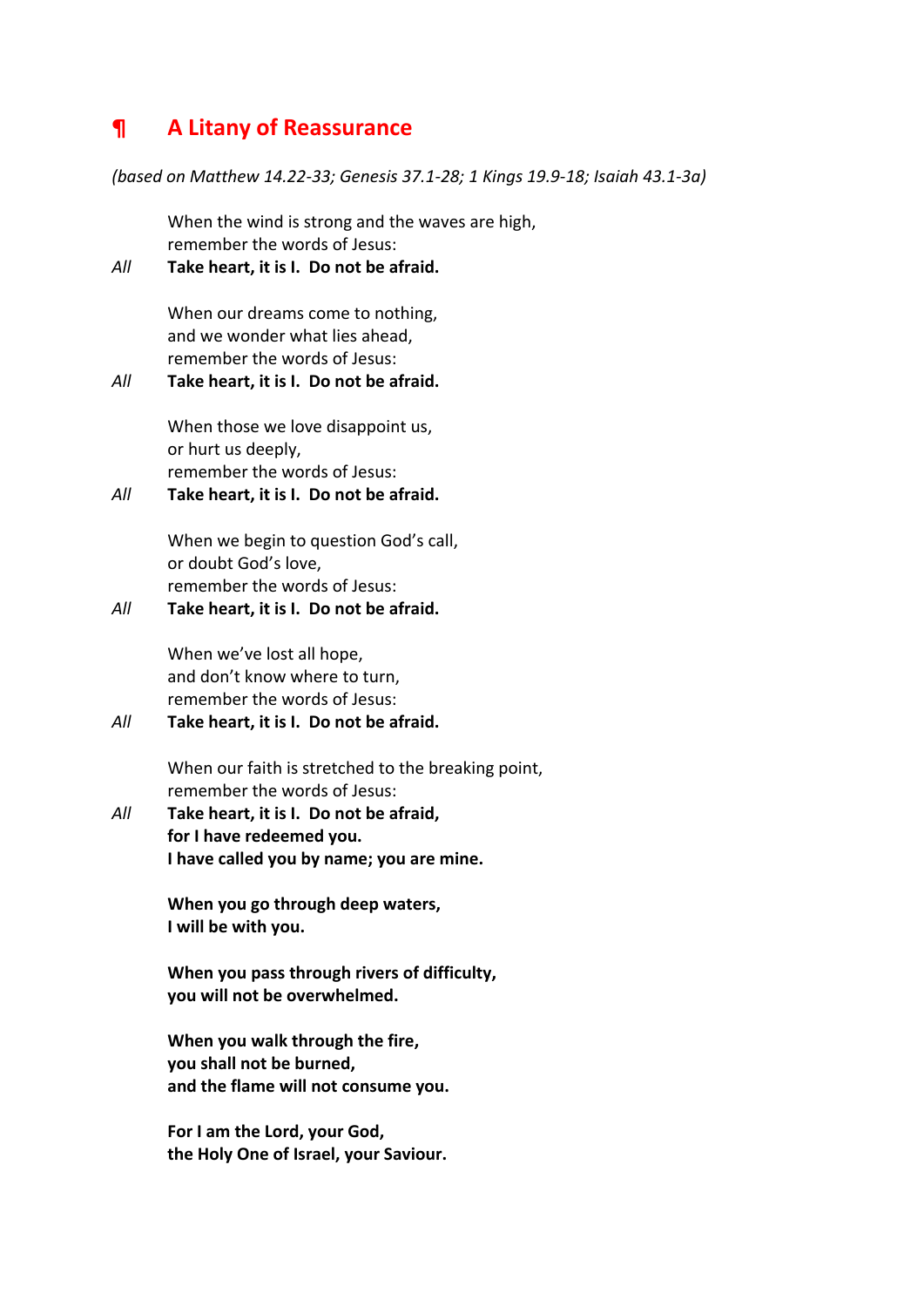## **¶ Prayers of Intercession**

*(adapted from prayers written by Tobias Haller for an anniversary of the terrorist attacks on September 11th and posted on the website of the Episcopal Diocese of New York – http://www.dioceseny.org)*

With all our heart and all our mind, we pray to you, O Lord.

*All* **Make us instruments of your peace.**

For the peace of the world, that a spirit of respect and restraint may grow among nations and peoples, we pray to you, O Lord:

#### *All* **Where there is hatred, let us sow love.**

For our enemies and those who wish us harm, that we may grow ever more deeply in your spirit of justice and peace, we pray to you, O Lord:

#### *All* **Where there is injury, let us sow pardon.**

For all who believe in you, Lord Christ, and all whose faith is known to you alone, that they may be delivered from the darkness of fanaticism that arises from poverty and oppression, and from the pride that arises from wealth and comfort, and brought into your light, we pray to you, O Lord:

### *All* **Where there is discord, let us sow harmony.**

For those who have lost their faith in you, for those who continue to mourn those who have died, that your Church may give comfort and hope, we pray to you, O Lord:

### *All* **Where there is doubt, let us sow faith.**

For all those whose spirit has been broken and whose lives have been disrupted by violence, we offer our prayers along with the persecuted, the lonely, and the sick, and those who have asked for our prayers today, that they may be relieved and protected. For all these and for those whose need we do not know, we pray to you, O Lord:

#### *All* **Where there is despair, let us sow hope.**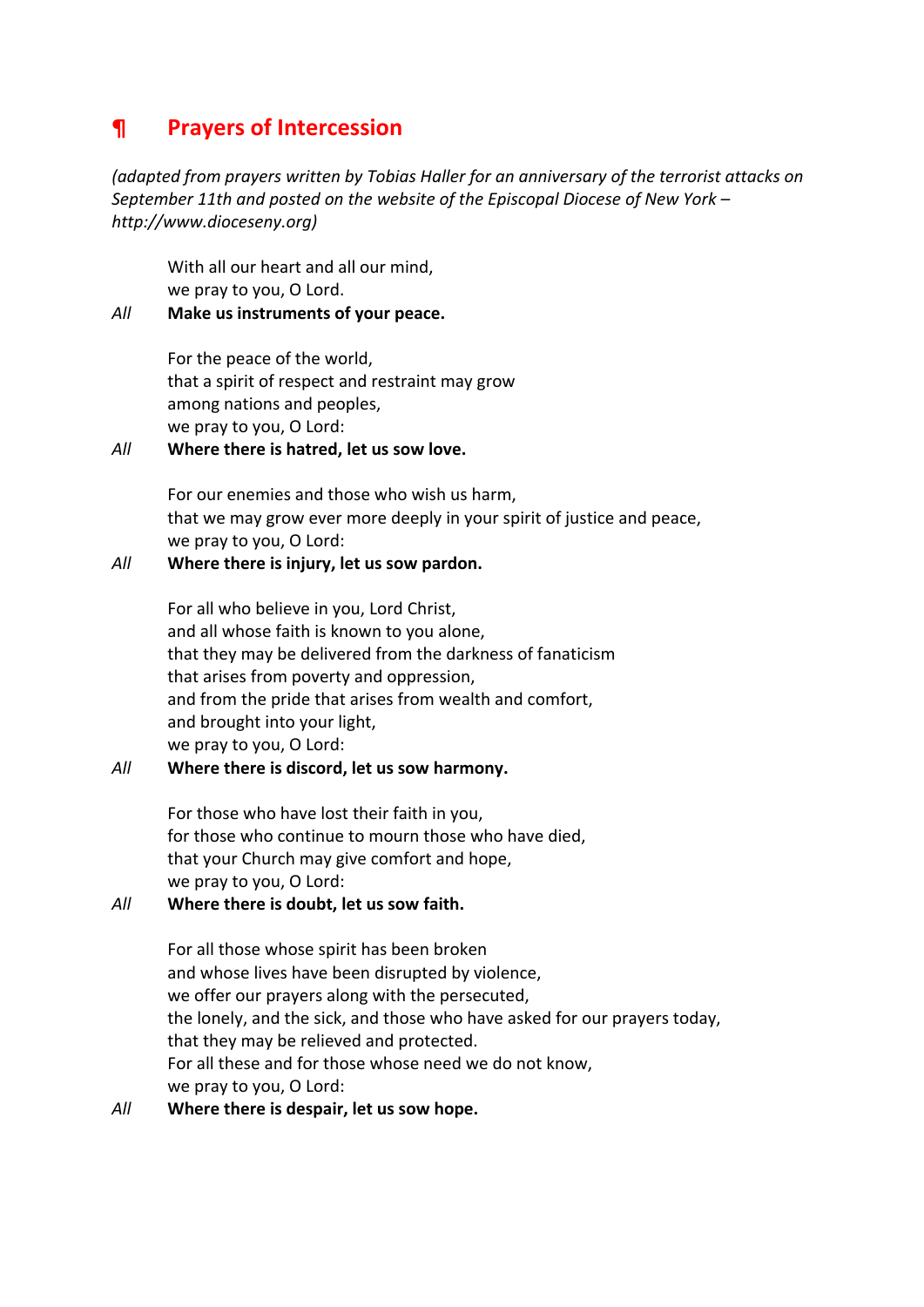For the mission and ministry of the church, especially in our Diocese of Coventry; that we may hear the Gospel and proclaim it in word and action to build up your kingdom here on earth, we pray to you, O Lord:

### *All* **Where there is darkness, let us sow light.**

For those who have died during these last few months and for all whom we remember today, especially … for those who need the touch of your comfort in their grief, we pray to you, O Lord:

### *All* **Where there is sadness, let us sow joy.**

And we pray for the forgiveness of our sins.

*All* **Grant that we may not so much seek to be consoled as to console; to be understood, as to understand; to be loved as to love.**

Take heart, in Christ we have been reconciled to God.

*All* **For it is in giving that we receive, it is in pardoning that we are pardoned; and it is in dying that we reborn to eternal life. Amen.**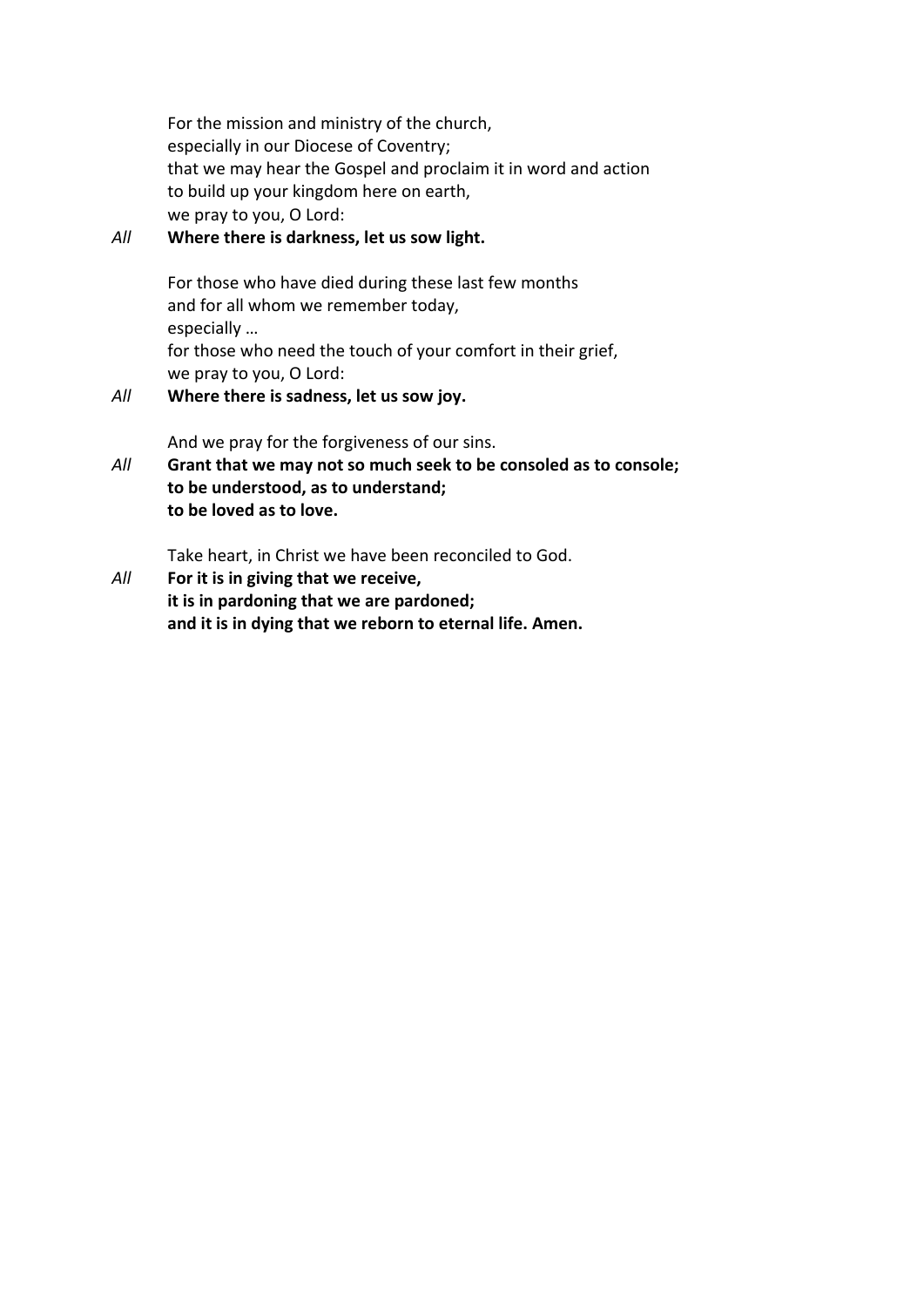# **¶ Affirmation of Faith: Walk and Not Faint**

*(based on Isaiah 40.28-31 and written by Bruce Prewer – http://www.bruceprewer.com/b\_Creeds.htm)*

*All* **This we have come to know, this is what we have heard: the Eternal is an everlasting God, creator of heaven and earth, who does not grow weary or faint; whose wisdom is unsearchable, giving energy to the meek and strength to those who have none.**

> **Even youths shall faint and grow weary, young athletes shall fall exhausted; but those who love the Lord Jesus and patiently put their trust in God, shall renew their strength; they shall soar with wings like eagles, they shall run and not weary, they shall walk and not faint.**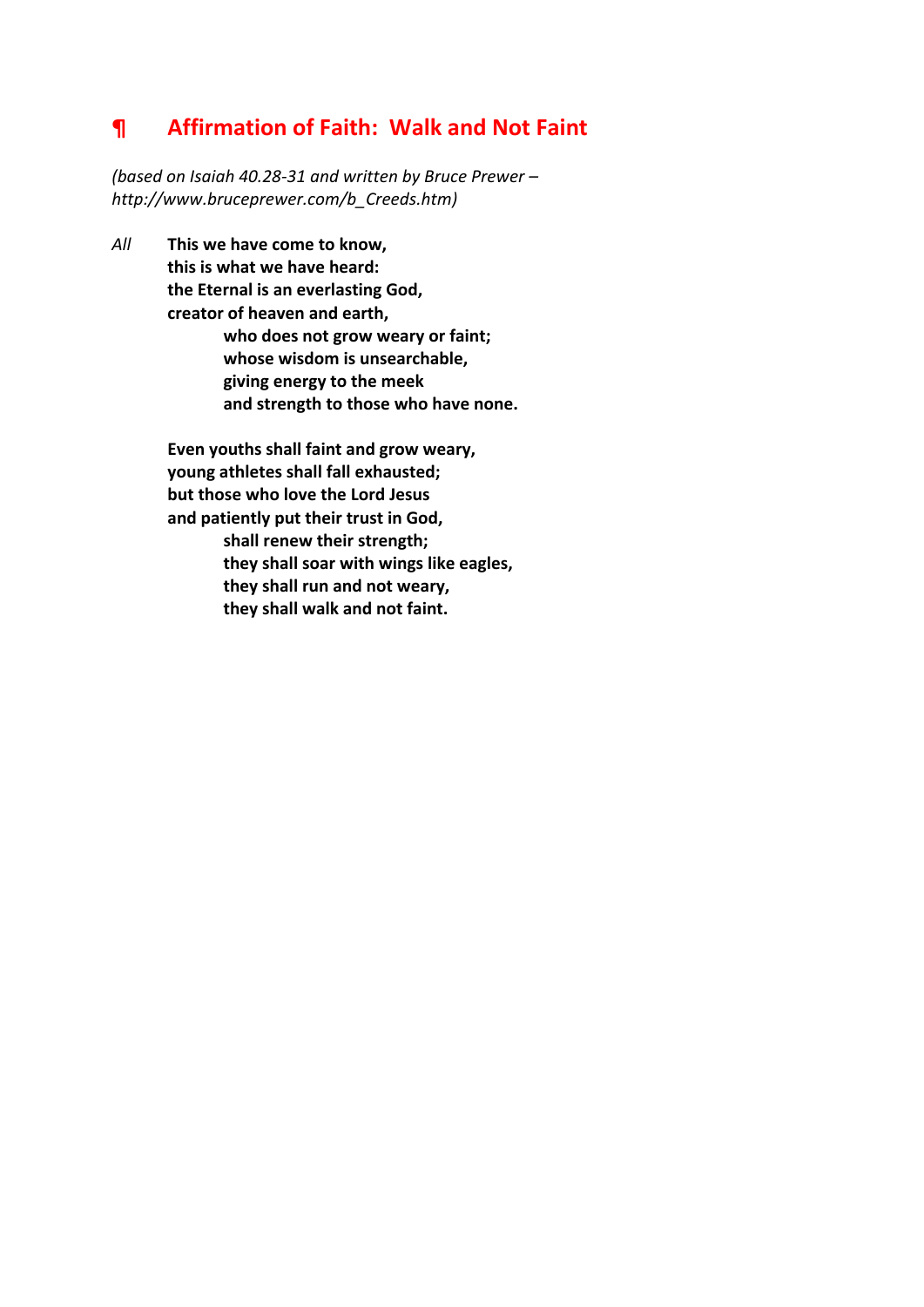# **¶ Affirmation of Faith: I Believe**

*(adapted from material written by Bruce Prewer – http://www.bruceprewer.com/b\_Creeds.htm)*

*All* **In spite of many unanswered questions, I believe.**

**I believe in the living God, the joy of the universe,**

**who is the pulse and purpose of all things seen and unseen, who from the dust of earth calls up living beings to be children of eternity, who through countless ages has provided for us many liberators and tirelessly seeks to bring victory out of defeat and life out of decay.**

**I believe in Jesus the Christ, God's true Son,**

**who is bone of our bone and flesh of our flesh, who took upon himself the healing of the human race, who bearing the burden of our sins went to Calvary carrying his cross, who was betrayed, crucified, dead and buried in a borrowed tomb, who on the third day was found to be gloriously alive, meeting with those who trust him and serve him to the end of the world.**

**I believe in the Holy Spirit of God,**

**within and among all who cherish Christ and his way, who brings hope out of despair, love out of apathy, and joy out of sorrow, who unceasingly renews and reforms the church that it may always be the contemporary body of the risen Christ, loving the world through prayer, word and deed.**

**I believe that even I am caught up in the new life of Christ Jesus, and that nothing in life or death can separate me from his love and joy.**

**In spite of unanswered questions, yes I believe. Amen!**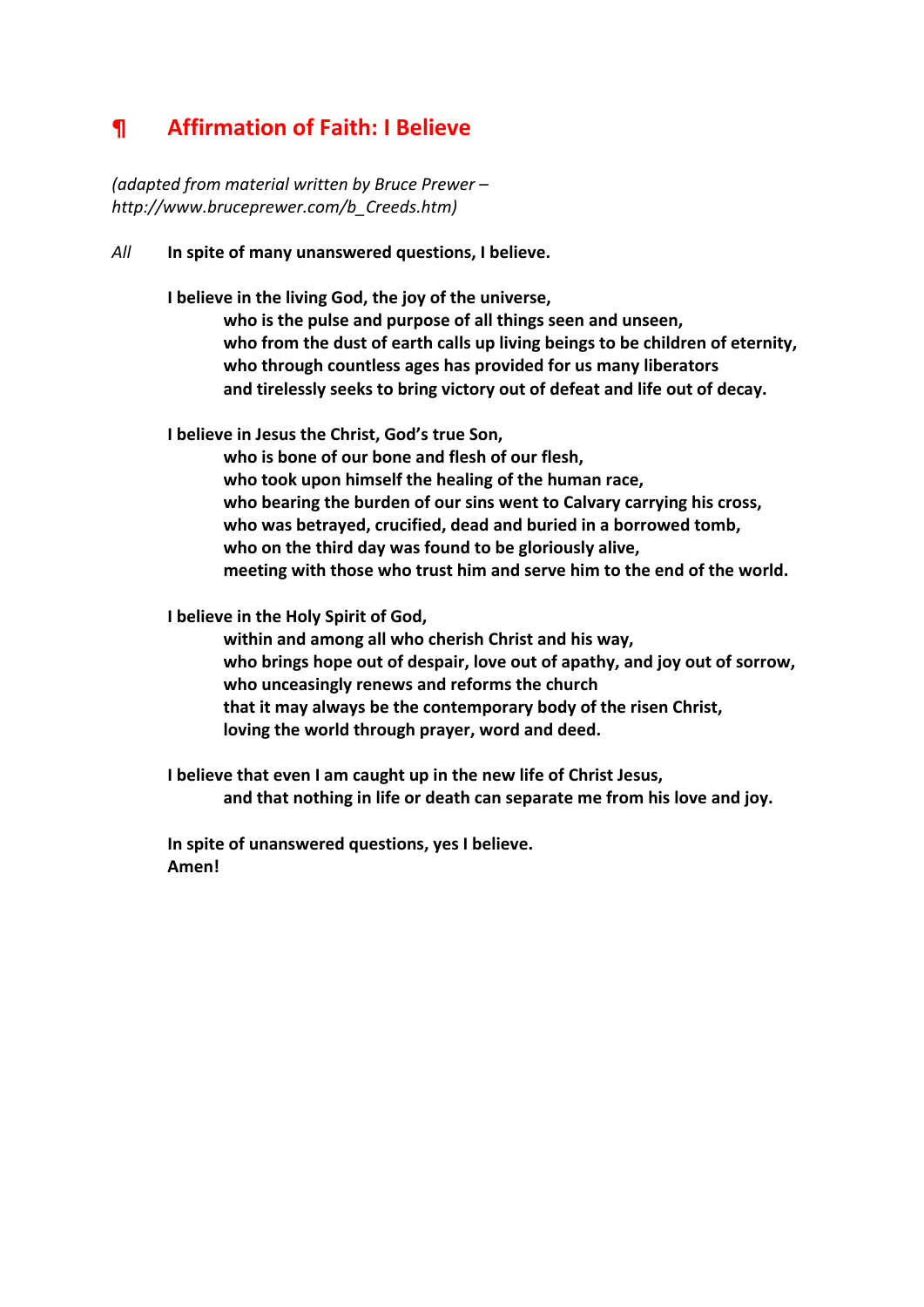# **¶ A Prayer of Commitment**

*(inspired by Mark 10.46-52 and posted on the Monthly Prayers page of the Christian Aid website – http://www.christianaid.org.uk)*

Take heart, get up, he is calling you. *(Mark 10.49)*

Lord Jesus, Bartimaeus shouted when he heard you coming, sprang up, cast away his cloak and ran to you, asked you only for what he needed, his sight. And when you restored him, immediately, he followed you.

We give thanks for the people who hear and wait for us, who do not flinch at our humanity, who do not turn away from our vulnerability, who really see us with the eyes of love, that different way of seeing.

May we too see in a different way not just the condition of people but their capabilities not just what they need but what they can offer not just as labels but as lovable and loving people. Help us to learn from those who know their need of God, and to follow with their faith.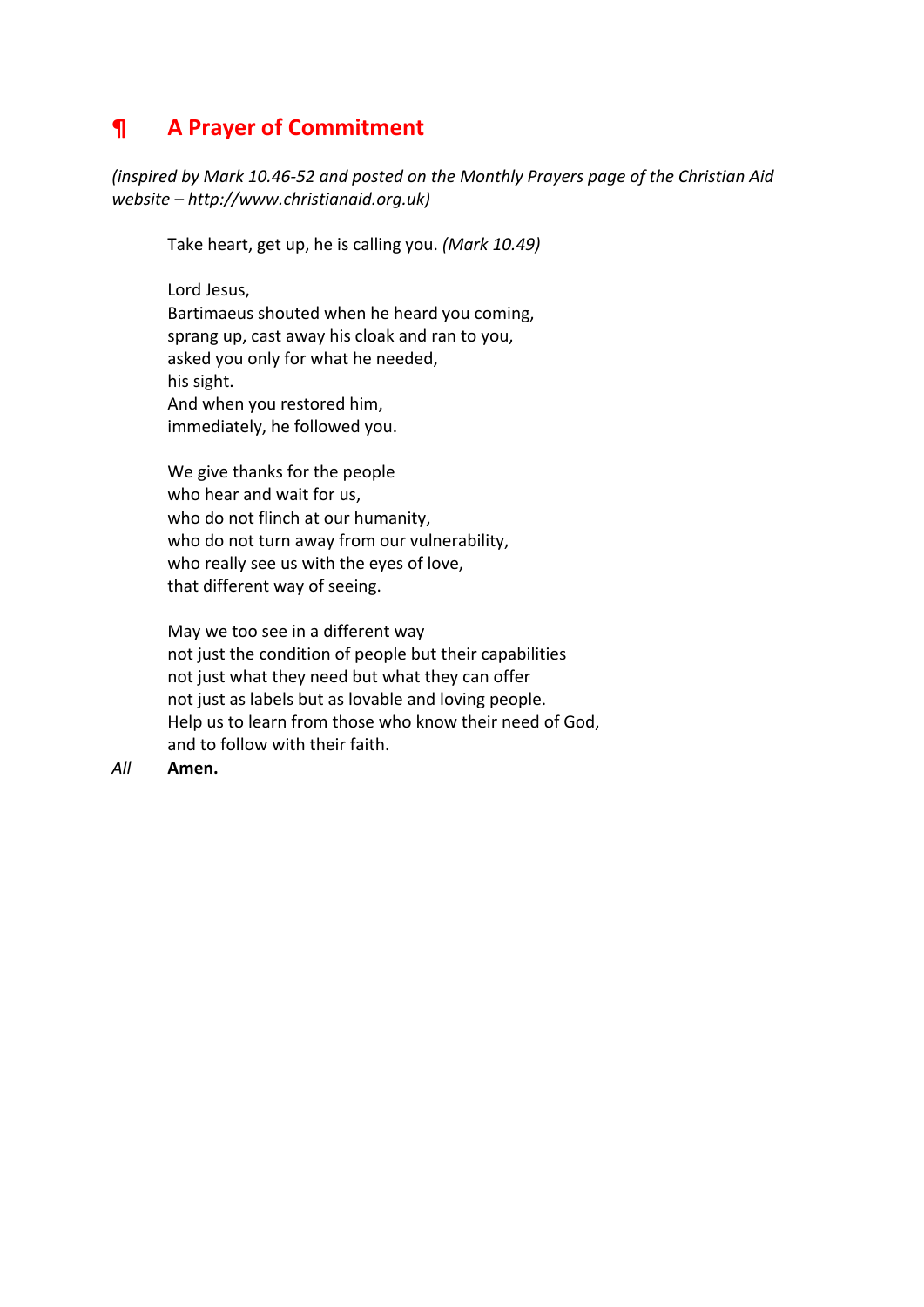# **¶ Closing Prayer 1**

#### *(posted on the Third Space website – http://third-space.org.uk/blog)*

Creator God, may your peace go with us wherever we will be this day May you guide us through the challenges, protect us when in need and inspire us with your love.

May we acknowledge your presence in all the human goodness we will see.

May you bring us home rejoicing to our place of rest this night.

Creator God, we now go into this day in the name of the Father and the Son and the Holy Spirit.